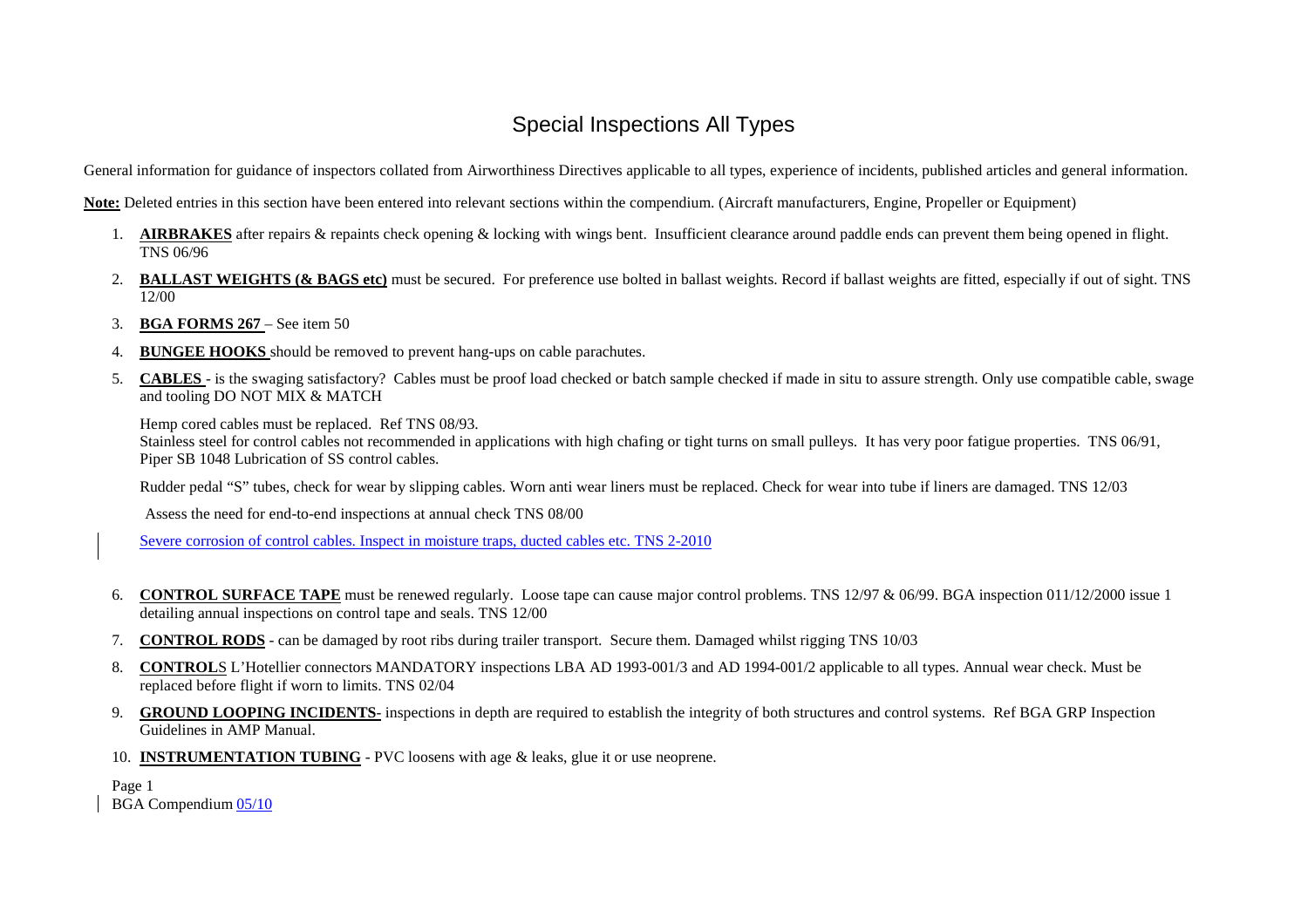- 11. **INSTRUMENT PANEL** sharp metal edges are very dangerous. Leg protection must be fitted. Glass-fibre panels are much safer. "ASW" glass panels are designed to break up during an accident. Instrument installations (compasses) impeding canopy jettison BGA 021/10/2001 iss1 recommended inspection. Inspection guidelines and replacement guidelines issued by Technical Committee. Replace metal panels with wood/composite or composite where possible. TNS 02/05
- 12. **LIGHTNING STRIKE** inspections of GRP gliders. TNS 12/88 & wooden glider control cables TNS 04/87. The need for bonding is emphasised TNS 08/00.
- 13. **LIMITATIONS** must be permanently and legibly placarded, (including engine limitations).
- 14. **OTTFUR** rings distort and jam in Tost hooks. Use only Tost rings for all launching. TNS 06/97 Ottfur hooks new & product suppor<sup>t</sup> CAIR Aviation Ltd tel. 01293 888185, fax 01293 881764. See TNS 12/97 & 08/02 for maintenance data.
- 15. **SEATBACKS** "slot in" types eg PW5, Vega & Jantar must be secured such that they can't come loose under negative "G". TNS 06/89 ME7 and AC4 included in types to check for security
- 16. **SEAT TRIM** Seat trim obstructing exit from glider Recommended inspection BGA 019/06/2001 iss1.
- 17. **STIFF NUTS** may be used to replace split pin locked castellated nuts in any position where the nut is done up tightly. For example where <sup>a</sup> nut & bolt clamp up <sup>a</sup> bearing or <sup>a</sup> bush. Stiff nuts must be in safety – at least 1 full thread protruding TNS 10/03 Check residual torque of stiff nuts if re-using. Stiff nuts cannot replace castellated nuts where there is any relative movement in the assembly or where the MM or AD specifies castellated nut and split pin. TNS 5-2006
- 18. **TRIM TABS** dangers of unsecured drive systems. TNS 12/88
- 19. **VENTS & DRAINS** do they work? (Have you checked?) All components must have vents & drains. More reports of missing drain holes causing serious corrosion and wood rot TNS 02/04
- 20. **WEIGHT AND BALANCE** all types are normally to be re-weighed every EIGHT years. Inaccuracies and incorrect placarding can be fatal. TNS 02/87. Some notes on procedures are given in TNS 06/99
- 21. **WHEEL BRAKES** Technical Committee clarification on serviceability.

"When any glider has a wheel brake incorporated in the type design or by modification, then that brake system must be fitted and serviceable unless a front skid is also fitted and is of <sup>a</sup> type that can be lowered onto the ground to provide another means of deceleration and placarded accordingly". TNS 1-2006

- 22. **WOOD AND FABRIC STRUCTURES** over-tautening of fabric. TNS 10/88 always follow fabric manufacturers' instructions. Attach fabric correctly; use adhesive not dope for synthetics. TNS 08/98
- 23. **AIRFRAME LIFE INSPECTIONS** all glass types of German origin, and others must be inspected at 3 000 hours and every subsequent 1 000 hours as per manufacturers special instructions. Additional inspections on some types at 6 000 hours – see aircraft section for specific instructions.
- 24. **WINCH GUILLOTINES** all winches must be equipped by end of 2000. And checked on at least an annual basis.

Page 2 BGA Compendium <u>05/10</u>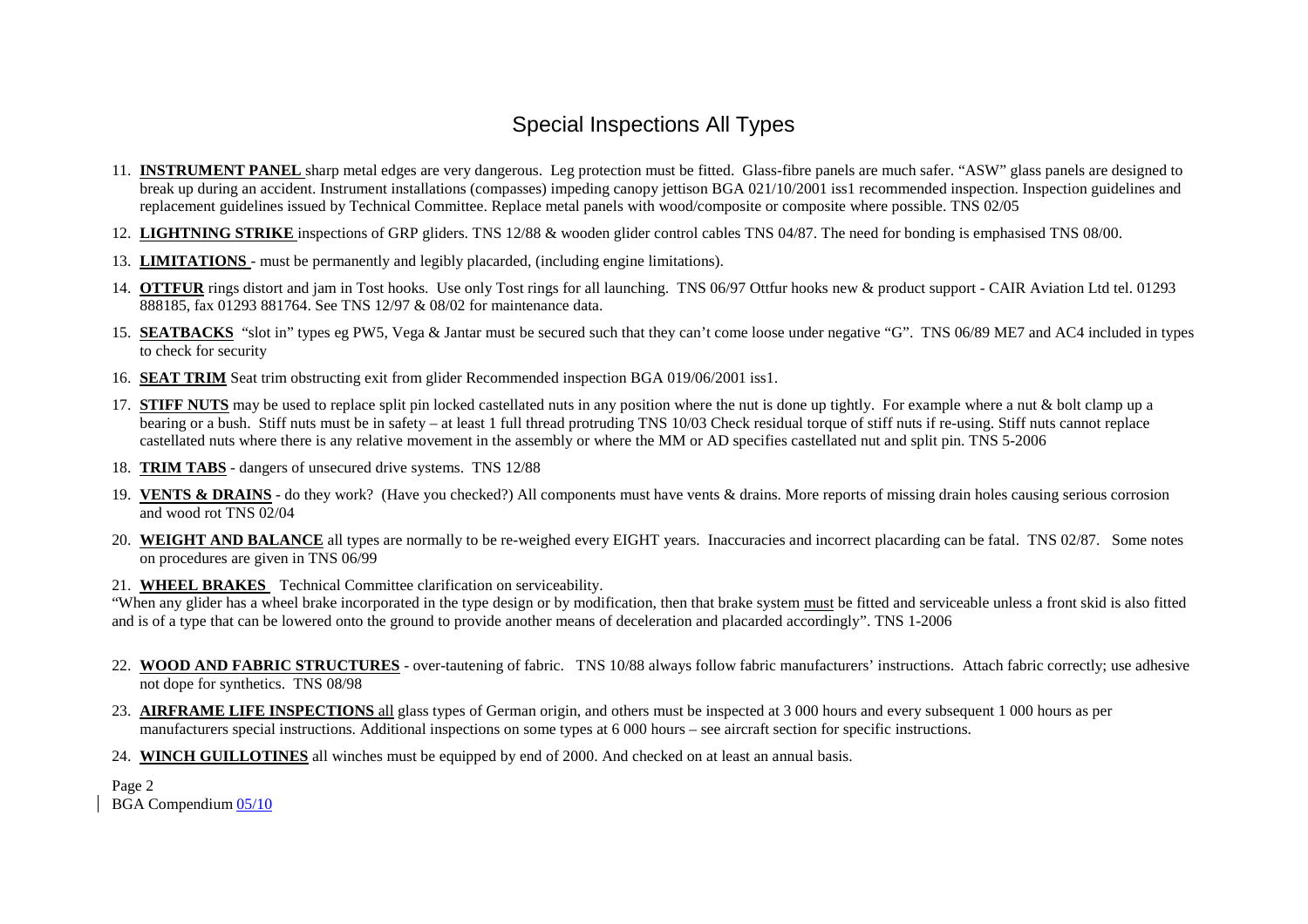- 25. **NYLON PEEL PLY** Use approved materials and follow manufacturers instructions TNS 08/00, 09/00, 12/00.
- 26. **DUPLICATE INSPECTIONS** reminder that duplicate inspections are required if <sup>a</sup> control system or critical point is disturbed TNS 08/00.
- 27. **SELF SUSTAINER SAILPLANES** See item 50
- 28. **TORQUE LOADING** reminder to follow manufacturers specified torque loading TNS 12/00
- 29. **HEAVY LANDINGS** recommend "weight off" inspections following heavy landings TNS 12/00 Check for structural deformation.
- 30. **BGA WEIGHT INCREASE CONSSESION** 3% of AUW or 5% of NLP subject to conditions and limitations on pre 28/9/03 BGA gliders 02/01
- 31. **DYNAFOAM** Guidelines on thickness of foam to use and to avoid injury TNS 08/02. remove from aircraft if left outside overnight due vermin damage 06/05
- 32. **FULL AND FREE CHECKS** ensure that controls are un-restricted by seats, trim or any other control unless specifically designed to do so 12/02
- 33. **HOT WEATHER PROBLEMS**. Use correct sealing and draft proofing materials for sealing canopies. Inappropriate materials may cause canopy to seal itself shut and preven<sup>t</sup> entry or exit. 08/03
- 36. **GLUE FAILURES** Reports of glue failures on many types, some possible Casein type glues on older types. Take note of storage conditions if damp can promote failure of glue. Assess need to remove fabric or skin for access to inspect. Also see A/W notice 20.TNS 10/03.
- 34. **RELOCATION OF AIRCRAFT DURING MAINTENANCE**. Strict rules apply if moving an aircraft (glider, motor glider or tug) to ensure continued airworthiness. Proper hand over, certification of par<sup>t</sup> done maintenance, awareness of outstanding defects or par<sup>t</sup> completed tasks. TNS 10/03
- 35. **SPLIT PINS** Failure of split pins in control systems reported in Eastern European gliders due to poor metal quality. TNS 02/04
- 36. **VINTAGE GLIDERS** check deterioration of rubber elastic bungees used in control systems TNS 04/04
- 37. **RECOVERY OF DAMAGED PARTS** parts damaged in an accident or incident may only be returned to service after overhaul or repair in accordance with approved repair schemes. TNS 10/04
- 38. **SECONDARY DAMAGE** When inspecting GRP structures be aware of secondary damage that may be very difficult to spo<sup>t</sup> especially if the aircraft is finished in acrylic paint. TNS 10/04
- 39. **APPLICABILITY OF BGA APPROVED MODIFICATIONS.** BGA mods may not be installed on Gliders issued with <sup>a</sup> EASA C of A or gliders issued with <sup>a</sup> BGA C of A after 28/9/03 unless approved by the CAA or EASA.

Page 3 BGA Compendium <u>05/10</u>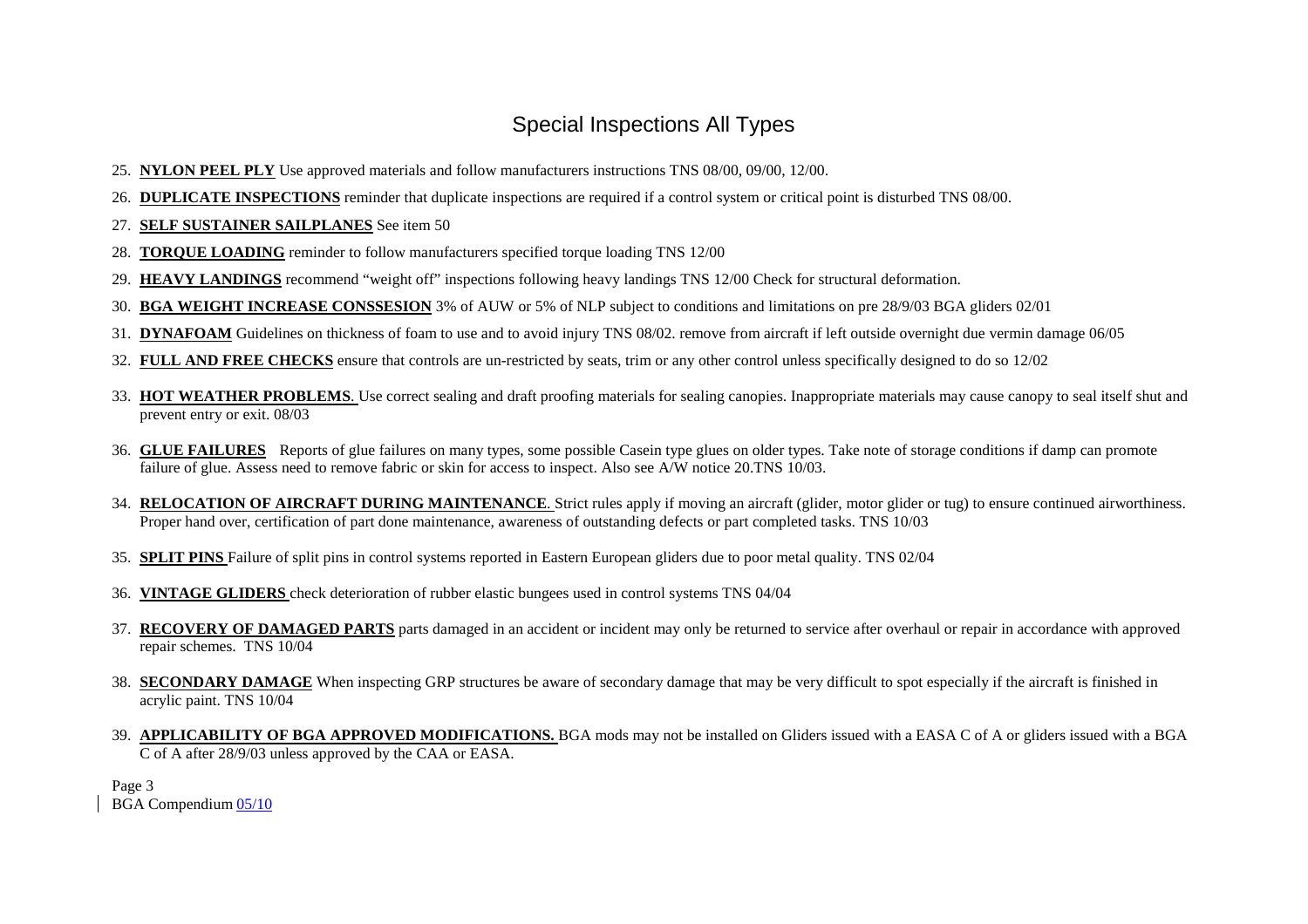EASA approved mod for DG1000s rear seat TNS 10/05

- 40. **GLIDER BATTERY CURRENT LIMITERS** if used <sup>a</sup> fuse must also be used in the circuit as current limiters are not fail safe TNS 04/05
- 41. **MARKING OF CONTROLS** all minor controls must be marked in accordance with CS-22 TNS 04/05
- 42. **PLACARDS** check for legibility and replace if necessary ENG NEWS 30. only BGA approved or manufacturers placards are mandatory in BGA gliders TNS 1-2007
- 43. **CAA GLIDER REGISTRATION** please see AMP Leaflet 3-7 for details and guidance on CAA registration of gliders.
- 44. **POWDER COAT PAINTING** Not approved for use on gliders and powered aircraft TNS 10/05
- 45. **ALL WOODEN GLIDERS** BGA inspection 047/02/2006 issue 1. Identifying Kaurite glue, mandatory inspection and 5 year repeat. TNS 1-2006
- 46. **SPINNING GLIDERS WHILST IN BGA EXTENDED WEIGHT CATEGORY** Technical Committee clarification.

"The committee confirmed that provided the aircraft was approved for spinning within normal limitations, but choice of spinning of these sailplanes within the published narrower tolerances of the reduced flight limitations was an operational matter. It should be remembered that whilst operating at an increased weights the reserve factors will be reduced and exceeding limitations will be easier." TNS 1-2006

- 47. **REPAIRS TO POST 2003 GLIDERS** all gliders registered after 28/9/03 if requiring repair must be repaired to an approved repair scheme. TNS 1-2006
- 48. **SELLING GLIDERS OVERSEAS** The BGA is not able to issue an expor<sup>t</sup> C of A TNS 1-2006
- 49. **NEW 267 FORM** to be used for all pos<sup>t</sup> 9/2003 gliders and ALL Self Sustaining Sailplanes C of A issue and renewal recommendations. Old forms may be used for pre 9/2003 gliders until supplies used up or new form can be used. All sections must be completed.
- 50. **LOCKING WIRE** reported use of soft lockwire. On BGA aircraft only Stainless Steel or Inconel Locking wire must be used excep<sup>t</sup> for tell tails where fuse wire or equivalent is used. TNS 3-2006, 4-2006
- 51. **CABLE MANUFACTURE** if making up control cables follow process information and if found not to conform must be scrapped (Also see item 5) TNS 4-2006
- 52. **RIGGING AND CONTROL CHECKS** It is <sup>a</sup> BGA mandatory requirement to rig gliders and check and record control deflections as par<sup>t</sup> of each Annual maintenance and C of A check. This cannot be waived.

Page 4 BGA Compendium <u>05/10</u>